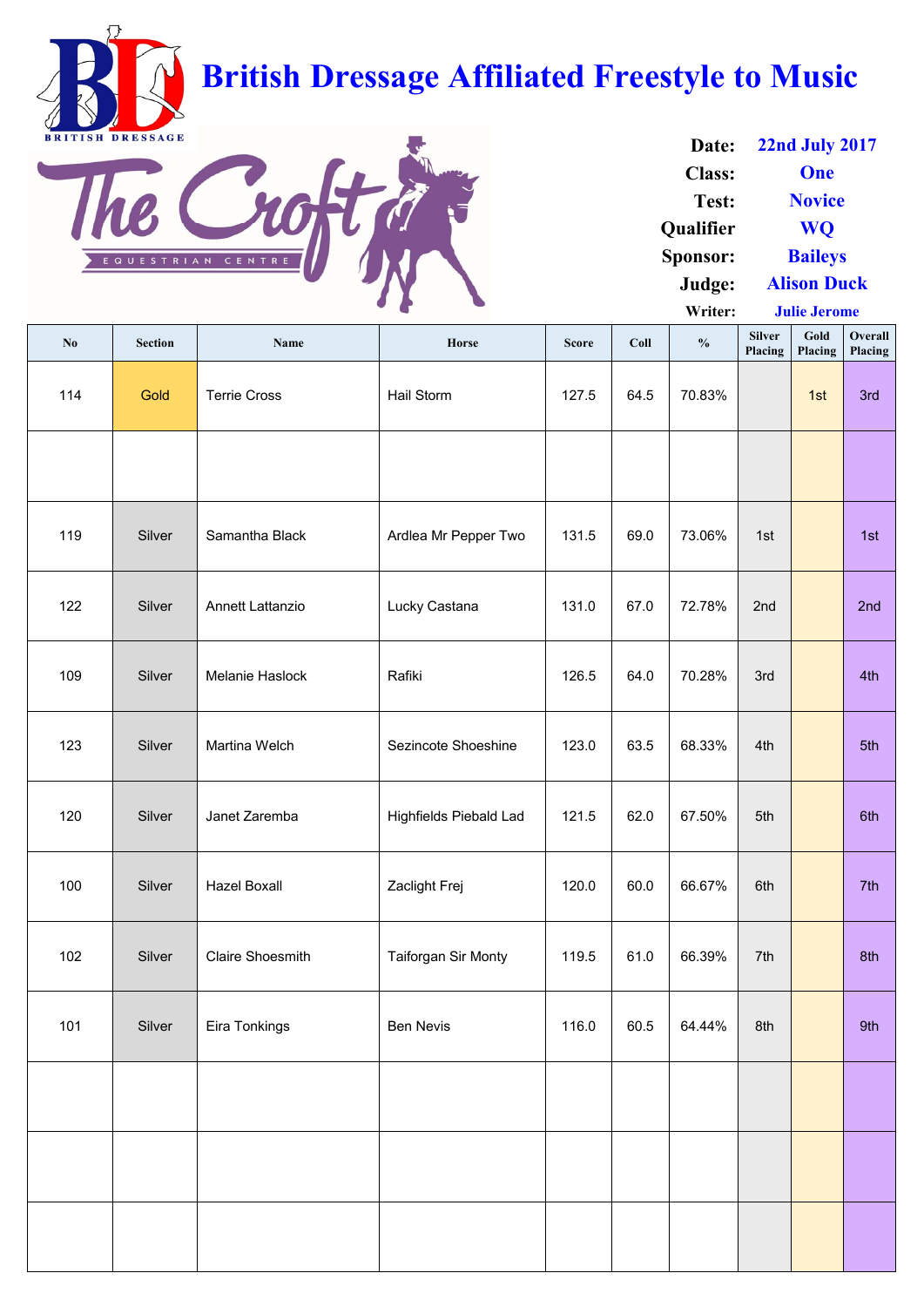

| $\mathbf{N}\mathbf{0}$ | <b>Section</b> | <b>Name</b>           | Horse                      | <b>Score</b> | <b>Coll</b> | $\frac{0}{0}$ | <b>Silver</b><br>Placing | Gold<br>Placing | Overall<br>Placing |
|------------------------|----------------|-----------------------|----------------------------|--------------|-------------|---------------|--------------------------|-----------------|--------------------|
| 121                    | Silver         | Laura Dobson          | Flamenco III               | 194.5        | 101.0       | 74.81%        | 1st                      |                 | 1st                |
| 103                    | Silver         | Lorna Fraser          | Dahmascus                  | 183.5        | 94.5        | 70.58%        | 2nd                      |                 | 2nd                |
| 125                    | Silver         | <b>Melissa Dawes</b>  | Keystone Royal Chrystal    | 179.5        | 89.5        | 69.04%        | 3rd                      |                 | 3rd                |
| 106                    | Silver         | <b>Shirley Cole</b>   | Stormin Norman V           | 179.0        | 91.0        | 68.85%        | 4th                      |                 | 4th                |
| 110                    | Silver         | Lorna Fraser          | Celia of Dykes             | 178.5        | 93.0        | 68.65%        | 5th                      |                 | 5th                |
| 117                    | Silver         | <b>Clare Beswick</b>  | Arturo Amigo               | 175.5        | 88.0        | 67.50%        | 6th                      |                 | 6th                |
| 104                    | Silver         | Linda Robinson        | <b>Ferndale Chatterbox</b> | 163.5        | 83.0        | 62.88%        | 7th                      |                 | 7th                |
| 116                    | Silver         | Lauren Russell        | Oldencraig Fantastic Khan  | 156.0        | 78.5        | 60.00%        | 8th                      |                 | 8th                |
| 113                    | Silver         | <b>Claire Hubbard</b> | Cupidor                    | 151.0        | 80.0        | 58.08%        | 9th                      |                 | 9th                |
|                        |                |                       |                            |              |             |               |                          |                 |                    |
|                        |                |                       |                            |              |             |               |                          |                 |                    |
|                        |                |                       |                            |              |             |               |                          |                 |                    |
|                        |                |                       |                            |              |             |               |                          |                 |                    |

| Date:            | <b>22nd July 2017</b> |  |  |  |
|------------------|-----------------------|--|--|--|
| <b>Class:</b>    | Two                   |  |  |  |
| Test:            | <b>Elementary</b>     |  |  |  |
| <b>Qualifier</b> | <b>WO</b>             |  |  |  |
| <b>Sponsor:</b>  | <b>PDS Saddles</b>    |  |  |  |
| Judge:           | <b>Alison Duck</b>    |  |  |  |

**Writer: Julie Jerome**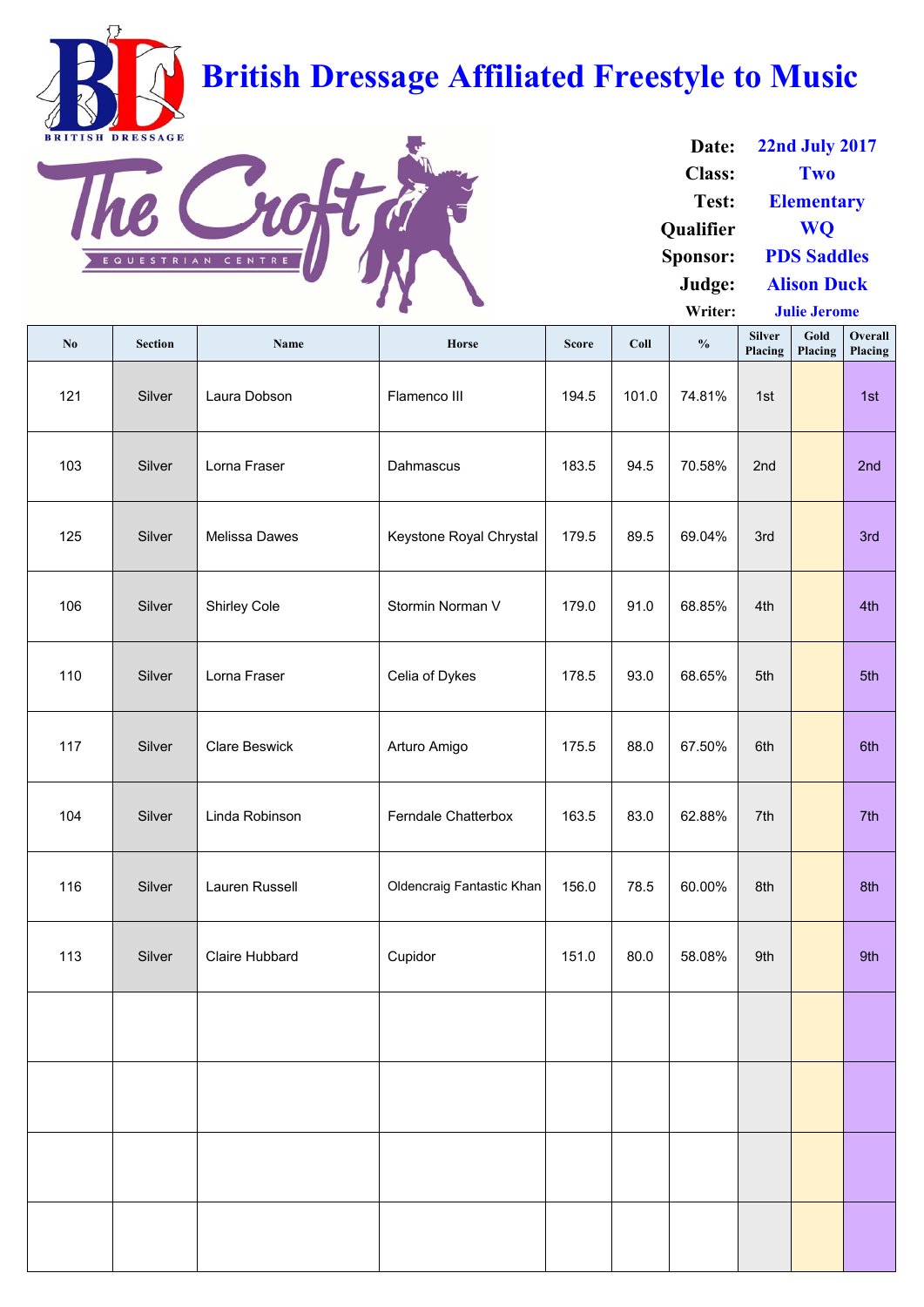

| Date:            | <b>22nd July 2017</b>   |  |  |  |
|------------------|-------------------------|--|--|--|
| <b>Class:</b>    | <b>Three</b>            |  |  |  |
| Test:            | <b>Medium</b>           |  |  |  |
| <b>Qualifier</b> | <b>WO</b>               |  |  |  |
| <b>Sponsor:</b>  | <b>Spillers</b>         |  |  |  |
| Judge:           | <b>Alison Duck</b>      |  |  |  |
| Writer:          | <b>Claire Shoesmith</b> |  |  |  |

**No Section Name Horse Score Coll % Silver Placing Gold Placing Overall Placing** 112 | Gold Clare Harwood | Aly B Z | 223.5 | 112.5 | 74.50% | | 1st | 1st 124 | Silver | Sue Rowland | Coady Bays Gold Dust | 215.0 | 109.5 | 71.67% | 1st | | | 2nd 105 | Silver | Clare Griffin | Rockwood Rosie | 193.0 | 97.5 | 64.33% | 2nd | | 3rd 104 | Silver | Linda Robinson | Ferndale Chatterbox | 191.5 | 97.5 | 63.83% | 3rd | | 4th